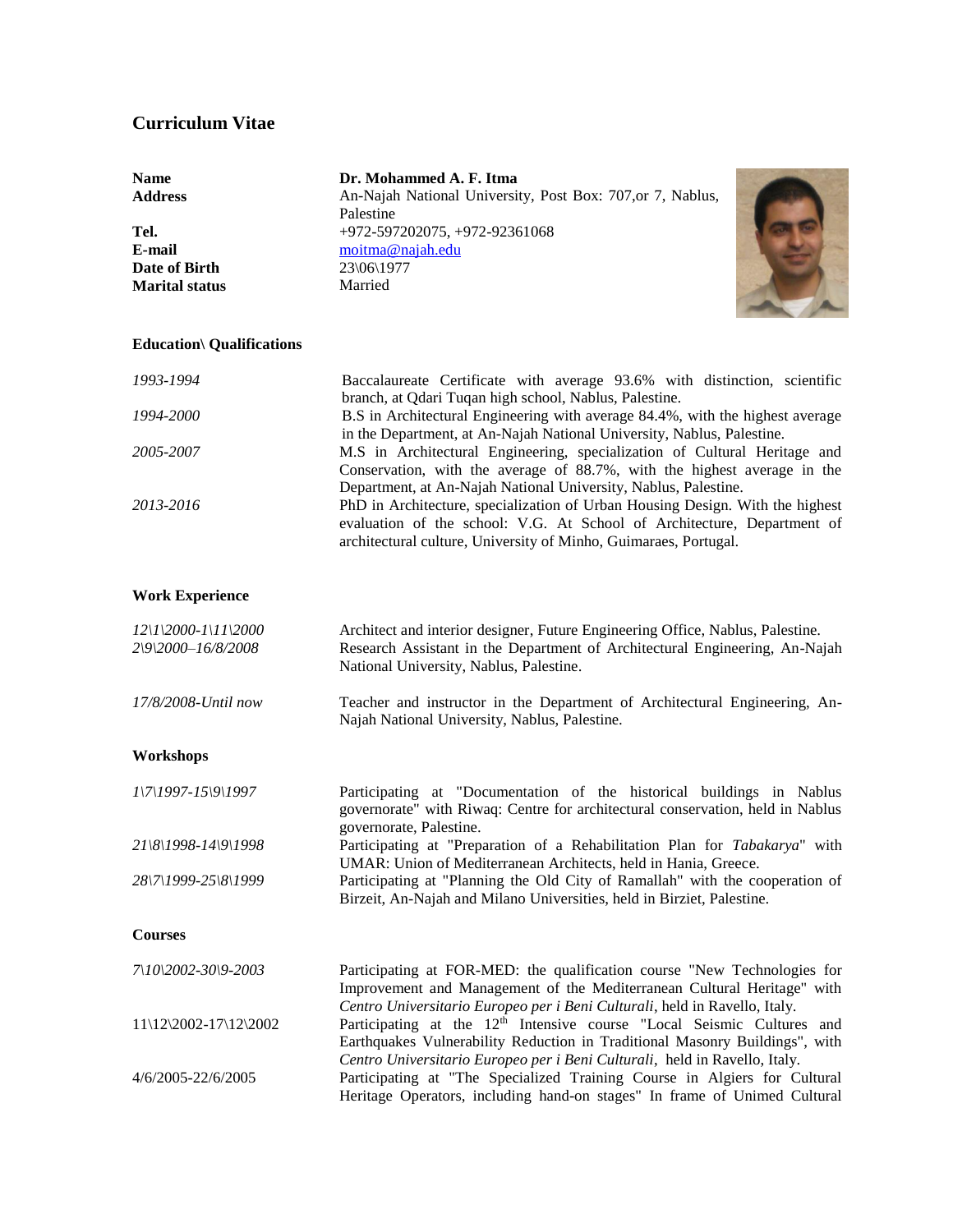Heritage"2" with *EPAU*: *Ecole Polytechnique d'Architecture et d'Urbanisme*, held in Algiers, Algeria.

**Researches-Projects**

| $I\setminus 9\setminus 1999 - I\setminus 6\setminus 2000$ | "Palestinian's Handicrafts Center in Bethlehem", a research and project<br>submitted to the fulfillment of the requirements for the B.S degree of                                                                                                                                                                                                                                                                                                                                                                                                                                                                                                                         |  |
|-----------------------------------------------------------|---------------------------------------------------------------------------------------------------------------------------------------------------------------------------------------------------------------------------------------------------------------------------------------------------------------------------------------------------------------------------------------------------------------------------------------------------------------------------------------------------------------------------------------------------------------------------------------------------------------------------------------------------------------------------|--|
| 7\10\2002-30\9-2003                                       | Architectural Engineering, An-Najah National University, Nablus, Palestine.<br>"The Computerized Catalogue for the Palestinian Cultural Heritage" a research<br>submitted in the frame work of FOR-MED: the qualification course" New<br>Technologies for Improvement and Management of the Mediterranean Cultural<br>Heritage", Centro Universitario Europeo per i Beni Culturali, held in Ravello,<br>Italy.<br>" Rehabilitation Of Historical Buildings in Palestine, the case of Nablus city", a<br>research submitted to the fulfillment of the requirements for the M.S degree of<br>Architectural Engineering, at An-Najah National University, Nablus, Palestine. |  |
| 27/12/2007                                                |                                                                                                                                                                                                                                                                                                                                                                                                                                                                                                                                                                                                                                                                           |  |
| <b>Conferences</b>                                        |                                                                                                                                                                                                                                                                                                                                                                                                                                                                                                                                                                                                                                                                           |  |
| 23-25/9/2014                                              | "High-density Housing In Palestine: Learning from Traditional Typologies"                                                                                                                                                                                                                                                                                                                                                                                                                                                                                                                                                                                                 |  |
| 6-8/7/2015                                                | DOI: 10.2495/SC140081 Conference: Sustainable City 2014, Siena, Italy<br>"Transformation of the Compact Fabric in Palestine, Learning from Mat<br>Building", ARCHDESIGN'15, Istanbul- Turkey.                                                                                                                                                                                                                                                                                                                                                                                                                                                                             |  |
| <b>Publications</b>                                       |                                                                                                                                                                                                                                                                                                                                                                                                                                                                                                                                                                                                                                                                           |  |
| 3/2011                                                    | "Architectural characteristics of the Islamic caravanserais, Case Study:<br>Khanalwakalah in the city of Nablus", An-Najah University Journal for                                                                                                                                                                                                                                                                                                                                                                                                                                                                                                                         |  |
| 9/2014 book                                               | Research, Natural Sciences, Volume 25, Issue 1.<br>"High-density Housing In Palestine: Learning From Traditional Typologies",<br>The Sustainable City IX: Urban Regeneration and Sustainability Volume 1, p87-<br>95.                                                                                                                                                                                                                                                                                                                                                                                                                                                     |  |
| 3/2018 book                                               | "Impact of Socio-Cultural Values on Housing Design in Palestine", Climate<br>Change and Sustainable Heritage, p130-143, CSP: Cambridge Scholar<br>Publishing.                                                                                                                                                                                                                                                                                                                                                                                                                                                                                                             |  |
| 8/2018                                                    | "High-rise apartment buildings in Palestinian, in response to human needs".<br>Journal of Engineering and Architecture, 6(1), pp. 60-66, American Research<br>Institute for Policy Development.                                                                                                                                                                                                                                                                                                                                                                                                                                                                           |  |
| 3/2019                                                    | "Modernize the Courtyard House". Journal of Architectural Engineering<br>Technology, 8, pp1-5, OMICS International.                                                                                                                                                                                                                                                                                                                                                                                                                                                                                                                                                       |  |
| 11/2019                                                   | "Strategies of Adaptability: An Approach for Affordable Housing Design".<br>European Journal of Advances in Engineering & Technology, 6:10, EJAET                                                                                                                                                                                                                                                                                                                                                                                                                                                                                                                         |  |
| <b>Lectures</b>                                           |                                                                                                                                                                                                                                                                                                                                                                                                                                                                                                                                                                                                                                                                           |  |
| 3/12/2014                                                 | "Urban Morphology of the Islamic cities in Palestine, the case of Nablus city".<br>As a part of the course: "Cidade Islâmica". Invited by: Prof. Jorge Manuel<br>Simão Alves Correia. School of Architecture, University of Minho, Guimaraes-<br>Portugal.                                                                                                                                                                                                                                                                                                                                                                                                                |  |
| 12/10/2015                                                | "A proposal for housing design in Palestine, Learning From Mat Building" As a                                                                                                                                                                                                                                                                                                                                                                                                                                                                                                                                                                                             |  |